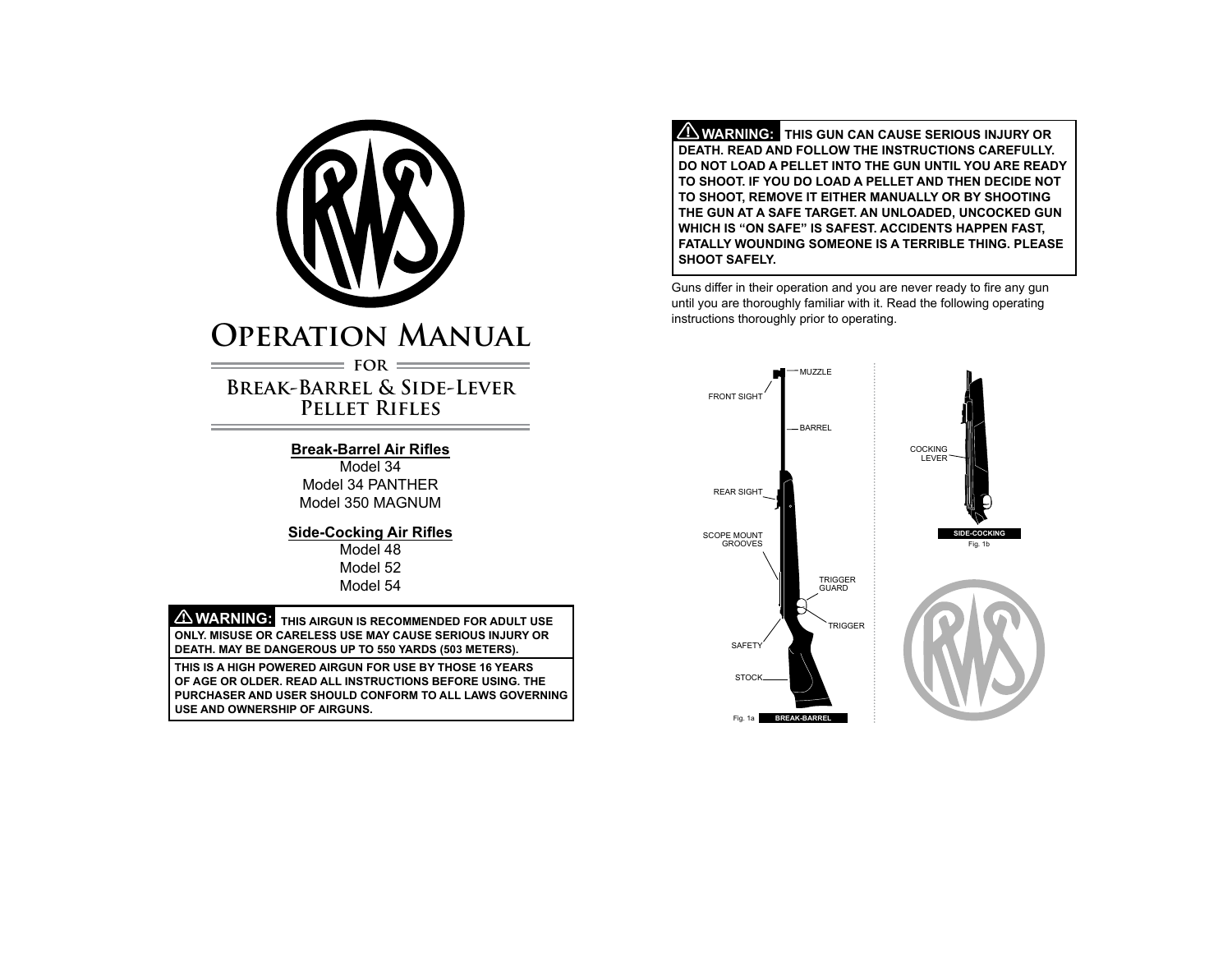**CAUTION: You and others with you should wear shooting glasses to protect your eyes.**

#### **PRIOR TO OPERATION**

Make sure the rifle is "ON SAFE".

Pull safety to rearward position — 'S' SHOWING (See Fig. 2a).





## **OPERATING INSTRUCTIONS**

 **WARNING: Be sure the gun is always pointed in a safe direction. Never point the gun at anyone even if it is uncocked and unloaded. Always assume and handle the gun as if it were loaded and ready to fire.**

#### **STEP 1. PUT "ON SAFE"**

Pull safety to rearward position — 'S' SHOWING (See Fig. 2a).

#### **STEP 2. COCK**

 **WARNING: When cocking the rifle do not place your hand over or in front of the muzzle. Don't allow the muzzle to point toward you or anyone else during cocking. Always keep the muzzle pointed in a safe direction.**

**(BREAK-BARREL)** — With one hand grasp stock firmly behind trigger guard, avoiding contact with the trigger, and brace the butt end of the stock against your thigh. Grasp the barrel near the muzzle end, just behind the front sight. Pull downward and to the rear until it comes to a solid stop. You will hear a click indicating that the spring piston has been locked into position. (See Fig. 3a)

**(SIDE-LEVER)** — Firmly grasp the air rifle in a manner which will not interfere with the cocking lever. Pull the side lever toward butt of the gun until it comes to a solid stop (See Fig. 3b). You will hear a click indicating that the spring and piston are locked into position. This action will cock the gun and open the breech.



### **STEP 3. LOAD**

Insert the correct caliber lead pellet carefully into the chamber of the

breech end which is now exposed (Break barrel see Fig 4a, Side lever see Fig. 4b). Be sure to seat the pellet flush with the breech. Avoid damaging the pellet skirt.

#### **STEP 4. CLOSE BARREL / LEVER**

**(BREAK-BARREL)** — Firmly grasp the barrel behind the front sight, return the barrel to its original closed and latched position. **(SIDE-LEVER)** — Before returning the side lever to its original position, depress the cocking safety lever (See Fig 4b) on the left side of the cylinder. Grasp the side-lever, close to its original position.

 **CAUTION: Be careful to keep fingers clear of cocking mechanism.** (See "Pinch Points", Fig. 5) **Grasp the barrel or lever firmly as you cock it and close it to prevent it from snapping back and possibly causing injury.**

## **STEP 5. AIM AT A SAFE TARGET**

 **CAUTION: Your backstop should be inspected for wear before and after each use. Discontinue use if the backstop surface shows signs of failure. Always place the backstop in a location that will be safe should the backstop fail. Discontinue the use of a backstop if the projectile rebounds or ricochets.**

**STEP 6. PUT "OFF SAFE"** 

'S' NOT SHOWING (See Fig. 2b).



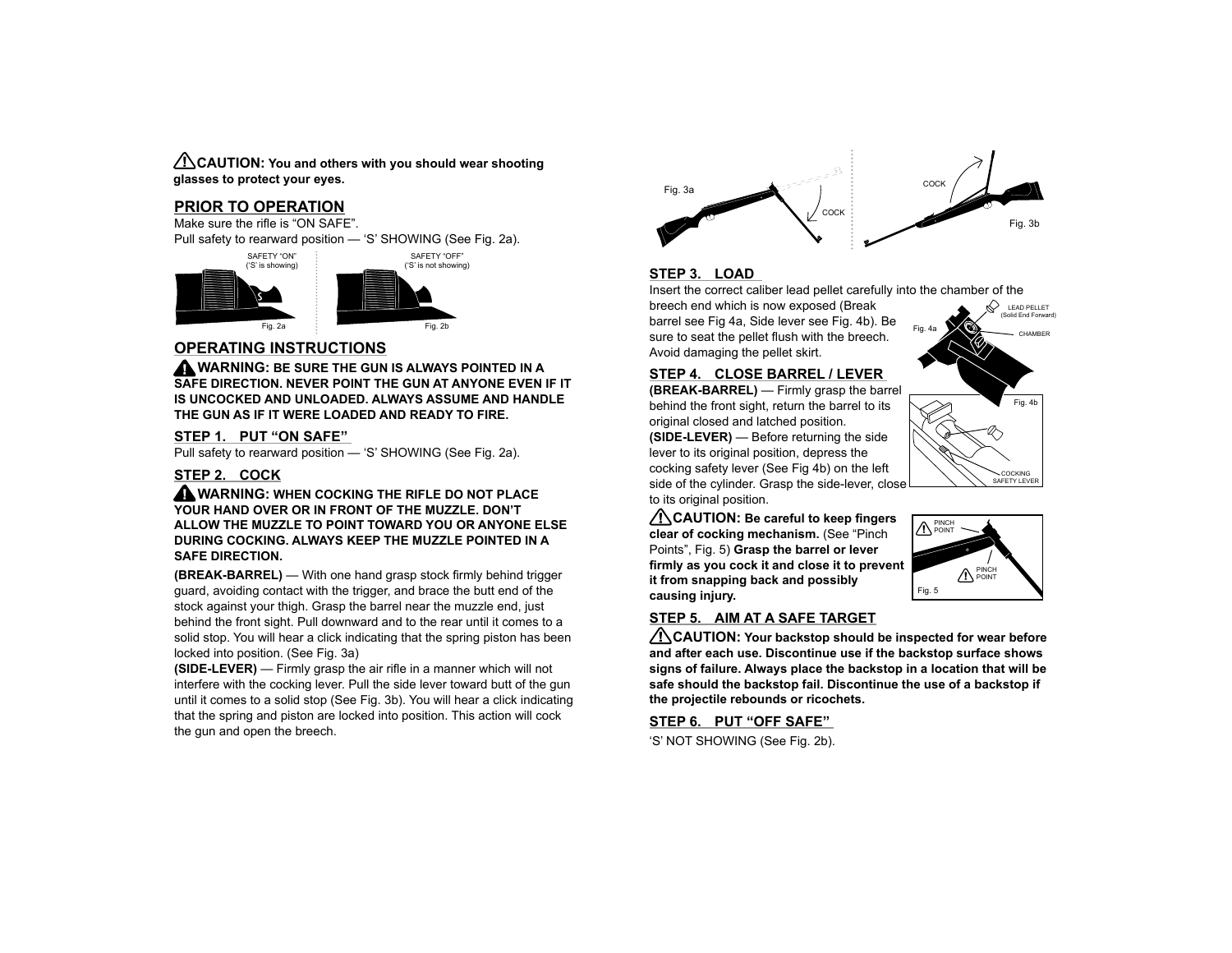#### **STEP 7. FIRE**

#### Pull the trigger.

 **WARNING: If a pellet does not fire after completing the operation steps, the gun may be jammed. An unfired projectile in the barrel can be a dangerous situation. Keep gun pointed in a safe direction and repeat all operation steps except Step 3. If a projectile still does not fire, do the following:**

- 1. Put in "ON SAFE" position 'S' SHOWING. (See Fig. 2a) 2. Cock the gun and leave the barrel open with the safety in the "ON SAFE" position.
- 3. Clear barrel by running a cleaning rod through from muzzle end.
- 4. Repeat operation steps.

## **UNLOAD PELLET**

Fire the pellet at a safe target to unload the gun. If this is not practical, put the gun "ON SAFE", cock the gun to open the barrel and push the pellet from the chamber by running a cleaning rod through the muzzle end. Insert a felt cleaning pellet and discharge into a safe target.

## **TRIGGER DEVICE**

The Models 34, 34 Panther, 350 Magnum, 48, 52 and 54 are equipped with an adjustable two stage trigger as standard. Both the trigger travel and pull-off point are already factory adjusted.



The length of first stage travel can be adjusted with the trigger adjustment screw (See Fig. 6). Turn clockwise = shorter first stage.

Turn counterclockwise = longer first stage

Turning the adjustment screw too far counterclockwise will cause the second stage to be eliminated, resulting in the shooter not being able to feel the firing point.

 **CAUTION: Check the tightness of the front trigger guard and stock screws between, during and after shooting activity. Loose screws may cause injury or death.**

## **SIGHT ADJUSTMENT**

RWS Rifles are equipped with a micrometer rear sight, with vertical and horizontal adiustment at the rear.



– The settings for elevation are marked by the

numbers 0-9 on the elevation adjustment screw. If the rifle shoots high: turn the screw (1) clockwise (See Fig. 7a). If the rifle shoots low: turn the screw (1) counterclockwise (See Fig. 7a). *Note: the numbers 0-9 are reference numbers only and are not calibrated to distances.*

– Windage settings are marked on the sliding scale on the rear sight rail and are controlled by turning the screw (2) on the side (See Fig. 7a). If the rifle shoots to the right: adjust clockwise. If to the left: adjust counterclockwise. (3)

– RWS Models 48, 52 and 54 are equipped with an adjustable front sight [(3)-See Fig. 7b]. It can be adjusted by loosening the screw (4), move it by sliding to a lower or higher position. Afterwards retighten the screw.



## **STORAGE**

NEVER STORE A LOADED OR COCKED GUN. Put "ON SAFE" and unload pellet from the gun. Keep rifle away from children and untrained shooters. Store pellets separately from the rifle to keep them from untrained shooters. Protect your rifle from moisture and dirt; clean gun and wrap it in a smooth, dry cloth, or store the gun in the package it came in when new. If you are going to store your airgun for an extended length of time be sure the barrel is protected. This can be accomplished by coating the bore with a good acid-free and resin-free oil or grease. Always use a soft brush and insert the cleaning rod from the breech end on break barrel rifles. On side cocking rifles, insert the cleaning rod from the muzzle end. Remove the oil/grease completely before the next use.

## **MODIFICATION**

 **CAUTION: The components of this gun were engineered and manufactured to deliver optimum performance. Any modification or tampering with a gun may cause a malfunction, void your warranty and may make it unsafe to use. Any change in performance (such as a lowered trigger pull force and shortened trigger travel), indicates**